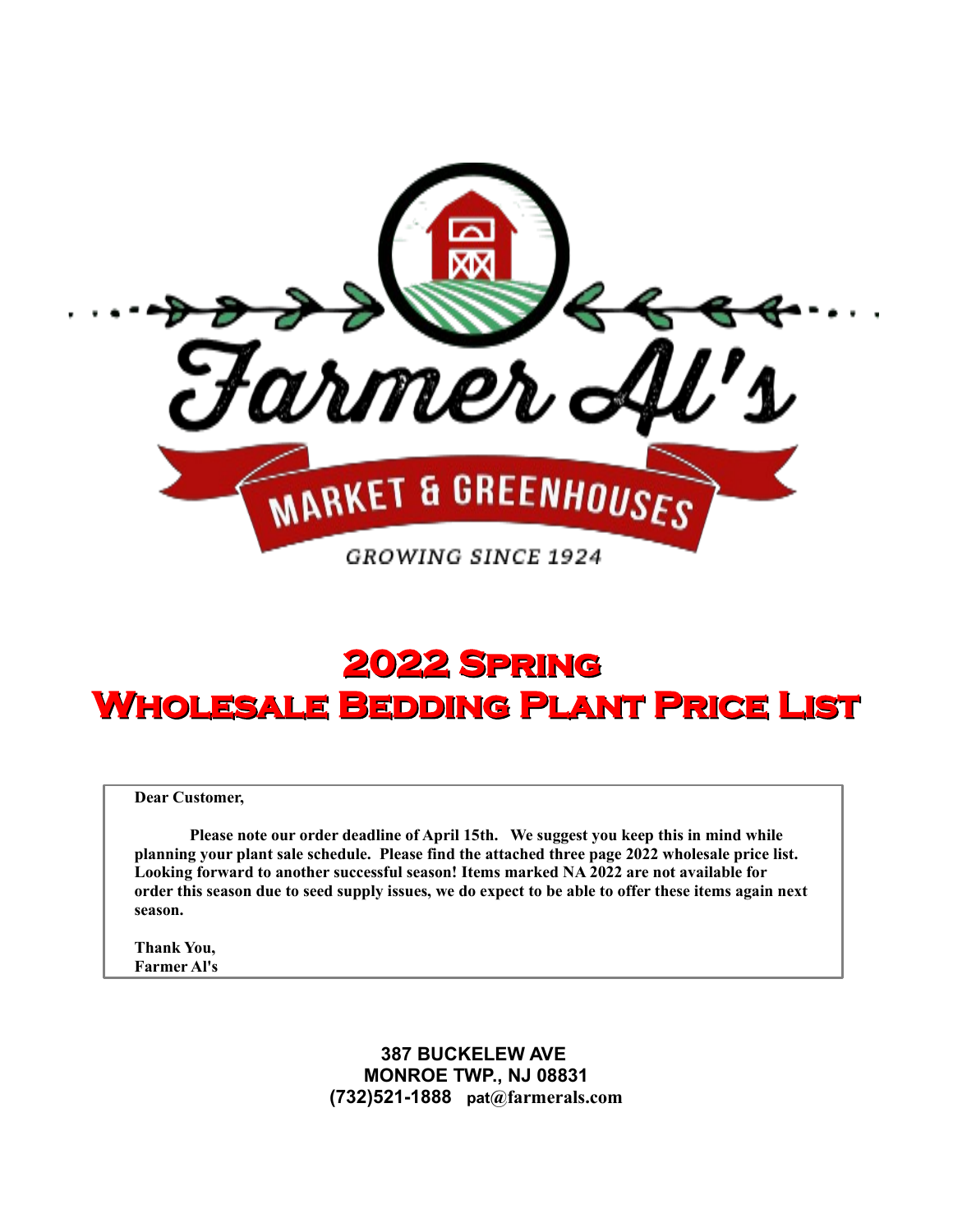# **Farmer Al's Market & Greenhouses**

#### **AGERATUM**

 $X$  BLUE NA 2022

#### **ALYSSUM**

X EASTER BASKET MIX NA 2022 \_\_\_PURPLE \_\_\_PINK \_X\_WHITE NA 2022

## **BEGONIA**

**GREEN LEAF** \_\_\_MIX \_\_\_PINK \_\_\_RED \_\_\_ROSE \_\_\_WHITE

#### **BEGONIA**

**BRONZE LEAF** \_\_\_MIX PINK \_\_\_RED \_\_\_ROSE \_\_\_WHITE

#### **CELOSIA**

\_\_\_NEW LOOK \_\_\_CASTLE MIX (plume type)

#### **COLEUS**

\_\_\_MIXED COLORS

**DAHLIA 36 IN A FLAT (6 PACKS of 6) \_\_\_**MIXED COLORS

#### **DIANTHUS**

\_\_\_ MIXED COLORS

#### **DUSTY MILLER**

\_\_\_SILVER DUST

#### **IMPATIENS**

\_\_\_BURGUNDY \_\_\_CORAL \_\_\_LILAC \_\_\_LIPSTICK \_\_\_ROSY MIX pink, purple, rose & white \_\_\_PINK \_\_\_RED \_\_\_ROSE

# **2022 Wholesale Plant Price List**

#### **IMPATIENS (continued)**

\_\_\_SALMON

- HOT MIX orange, red, salmon & white
- \_\_\_VIOLET \_\_\_WHITE
- 

# **LOBELIA**

\_\_\_BLUE BLUE SPLASH \_\_\_LILAC \_\_\_ROSE \_\_\_WHITE \_\_\_MIX

#### **MARIGOLDS**

- \_\_\_BEE \_\_\_FLAME \_\_\_GOLD \_\_\_ORANGE \_\_\_MIX \_\_\_ RED \_\_\_TANGERINE \_\_\_YELLOW
- YELLOW FIRE

#### **MARIGOLDS LARGE FLOWER**

| ORANGE |  |
|--------|--|
| YELLOW |  |
| GOLD   |  |

#### **PANSY**

\_\_\_ASSORTED COLORS

#### **PETUNIA GRANDIFLORA (large flowers)**

- \_\_\_BLUE
- \_\_\_BURGUNDY
- \_X\_CRIMSON STAR NA 2022
- \_\_\_MIX
- \_\_\_PINK
- \_\_\_PLUM \_\_\_RED
- \_\_\_RED STAR
- \_\_\_ROSE
- X\_ROSE STAR\_NA 2022
- \_\_\_SALMON
- SUNSHINE (yellow)

\_\_\_WHITE All items on this page

Sold as 48 Plant Flats

\$10 Delivered

 **Page 1 of 3**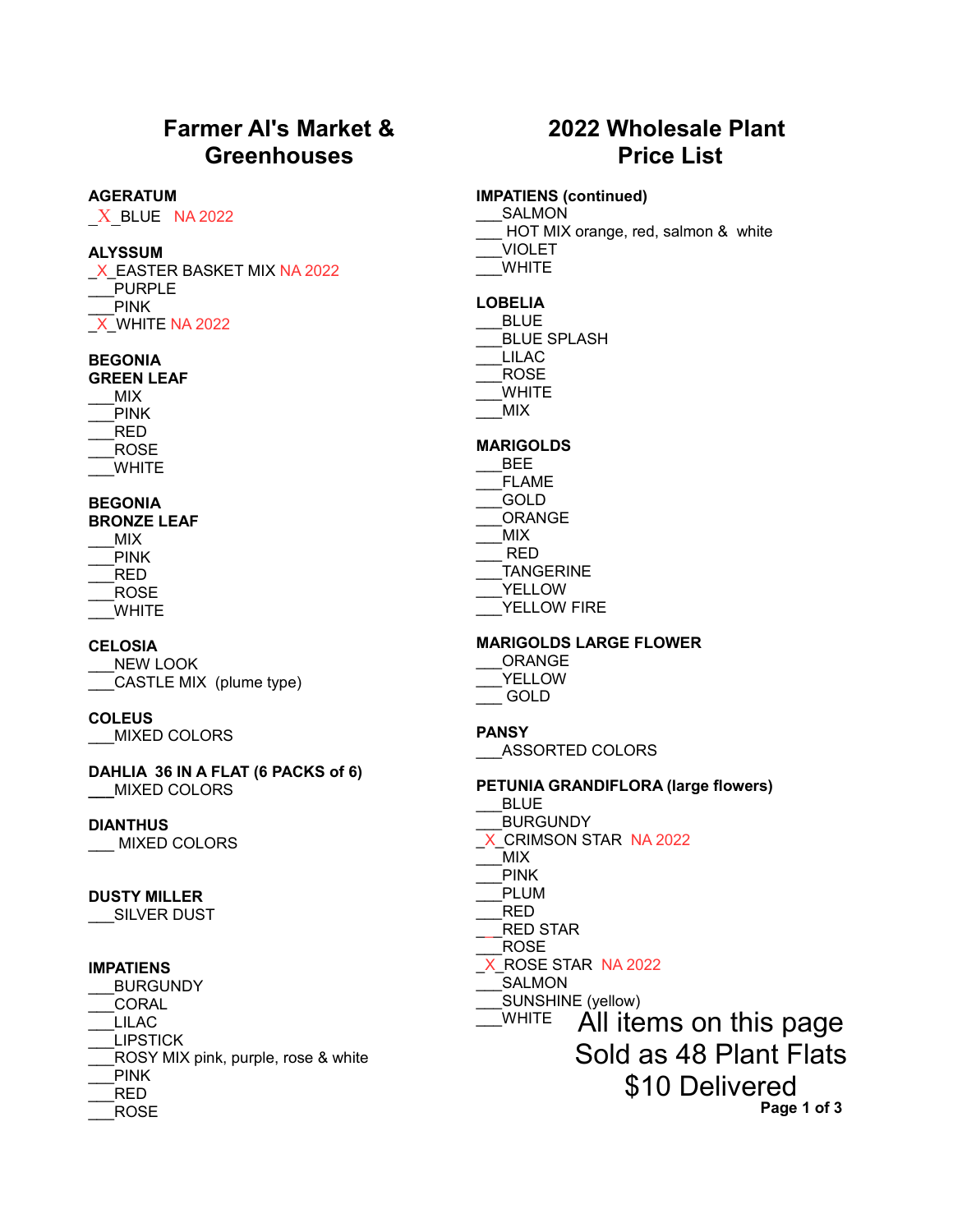### **flat listing continued from page 1**

**PETUNIA DOUBLES**

| CASCADE BURGUNDY    |
|---------------------|
| <b>CASCADE PINK</b> |
| PIROUETTE RED       |

PIROUETTE ROSE

#### **PEPPERS**

| BELL.                    | <b>CUBANELLE</b>  |
|--------------------------|-------------------|
| <b>CAYENNE</b>           | <b>CHERRY HOT</b> |
| <b>HABANERO</b>          | <b>THAI CHILI</b> |
| <b>HUNGARIAN HOT WAX</b> |                   |

#### **PETUNIA MULTIFLORA** slightly smaller flowers

NIAGARA MIX cool shades of blue, lilac, and white DESERT SKY MIX salmon, yellow, red, & sky blue \_\_\_WATERCOLORS MIX

#### **PORTULACA**

\_\_\_MIXED COLORS

#### **SALVIA**

- \_\_\_PURPLE \_\_\_RED
- \_\_\_SALMON \_\_\_WHITE

#### **SNAPDRAGON**

\_\_\_MIXED COLORS

**VINCA** drought tolerant, loves heat and sun **\_\_\_**ASSORTED COLORS

#### **ZINNIA**

|                      | <b>PROFUSION ORANGE</b> |
|----------------------|-------------------------|
|                      | PROFUSION CHERRY        |
| <b>PROFUSION MIX</b> |                         |



## **TOMATOES**

- **BEEFMASTER**
- \_\_\_BIG BOY
- \_\_\_CELEBRITY
- \_\_\_EARLY PICK
- FARMER AL'S CHOICE (our pick of large slicing tomato
- MOUNTAIN FRESH varieties used in our own fields)
- \_\_\_CHERRY LARGE
- \_\_\_CHERRY SMALL
- PLUM TOMATO
- \_\_\_RAMAPO
- GRAPE TOMATO 24 per flat (2 plants per pack)

#### **VEGETABLES**

- \_\_\_BASIL
- BEANS (string beans)
- \_\_\_BROCCOLI
- \_\_\_BRUSSEL SPROUTS
- \_\_\_CABBAGE
- \_\_\_CANTALOUPE
- \_\_\_CAULIFLOWER
- \_\_\_CELERY
- \_\_\_COLLARDS
- \_\_\_CUCUMBERS
- PICKLES (pickling cucumber)
- \_\_\_EGGPLANT BLACK
- \_\_\_EGGPLANT WHITE
- \_\_\_KALE
- LETTUCE ICEBERG HEAD
- LETTUCE GREEN LEAF
- LETTUCE RED LEAF
- LETTUCE BUTTERCRUNCH
- LETTUCE ROMAINE
- PARSLEY CURLY
- PARSLEY ITALIAN
- \_\_\_SWEET CORN
- \_\_\_SQUASH GREEN (zucchini)
- SQUASH YELLOW

# **FLATS ARE \$10 DELIVERED**

**UNLESS OTHERWISE NOTED 48 PLANTS / FLAT (12 PACKS OF 4) SPECIAL DEEP PACK FOR EASE OF CARE**